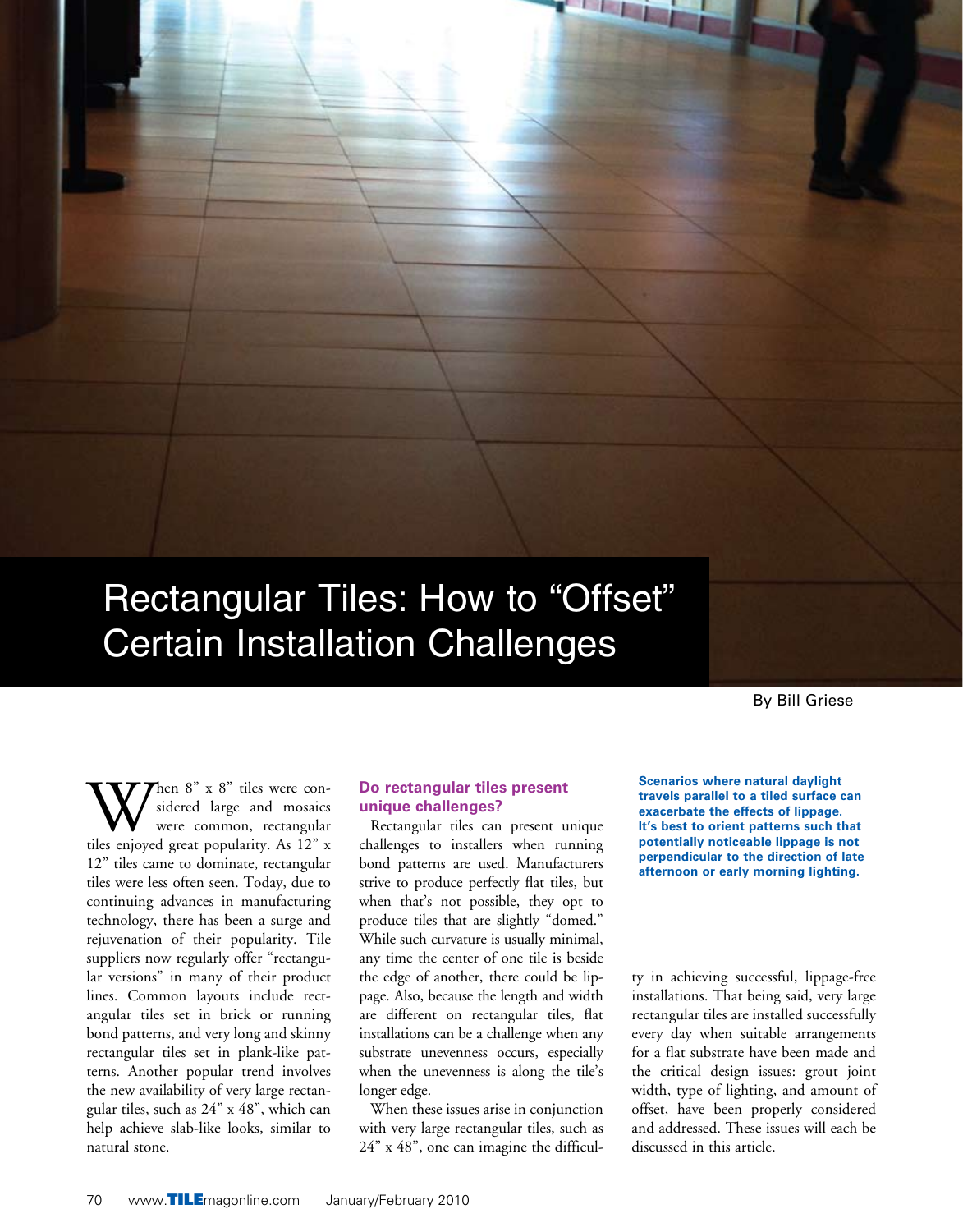

**Potential ANSI A137.1 revisions to evaluate tiles based on individual measurements of edge warpage could further improve the way rectangular tiles are measured and reported.**

### **Are most rectangular tiles sufficiently flat?**

Rectangular tiles in compliance with ANSI A137.1 (American National Standard Specifications for Ceramic Tile) are sufficiently flat for successful lippagefree installations. In fact, the ANSI A137.1 specifications for flatness are far more stringent than current European and ISO specifications. However, not all ANSIcompliant tiles can be used with a 50% offset. Even fewer can be used with a 50% offset and a narrow grout joint, and none should be used under these circumstances if installed with wall-wash lighting.

ANSI A137.1 defines acceptable edge warpage in terms of a percentage of the tile's edge length, and also sets a maximum warpage amount in millimeters that cannot be exceeded, regardless of tile size. This maximum value serves as a "cap," so that allowable warpage does not exceed a reasonable amount, even for the largest tiles. Because allowable warpage is the lesser of the allowable percentage or maximum cap, the allowable warpage for a smaller tile is generally limited by the percentage criteria and is well below the maximum cap. For example, a 6" rectified porcelain tile's maximum allowable warpage, based on the allowable edge warpage percentage criteria, is 0.6 mm, while a 24" calibrated tile's maximum allowable warpage "caps out" at 1.3 mm, or nearly 1/16". Therefore, patterns and grout joint accommodations that work well with smaller tiles would not work with larger tiles exhibiting the maximum allowable warpage. Such tiles that are just barely within ANSI tolerances are not generally recommended for offset patterns and can be highly problematic when installed with a 50% offset and a narrow grout joint.

#### **What challenges are commonly encountered with offset and modular patterns?**

An offset pattern includes any pattern in which the end of one tile does not line up with the end of another. As noted earlier, problems are most common where 50% offsets are used, or

wherever the center of one tile is beside the end of another (for example, in a common brick pattern). When such is the case, even minimal warpage can create lippage, because the highest point on the surface of one tile is directly beside the lowest point on another.

A modular pattern is any pattern where multiple sizes are used in a repeating combination, for example when 24" x 24" tiles are installed with 12" x 24", 12" x 12", 6" x 12", and 6" x 6" tiles. In such a pattern, the center of the rectangular tiles regularly lines up next to the edge of the square tiles. Typically, each modular pattern comes with a recommended grout width from the manufacturer for all the tiles to line up. While these patterns are precisely calculated, all too often they are specified with grout joints that are too narrow to minimize the effects of any warpage or installation related lippage. While such patterns can be very appealing, with many imported tiles, they may require varying and larger grout widths than specified by the manufacturer to achieve the most attractive installations with the least lippage.

#### **How can noticeable lippage be reduced if an offset pattern or modular pattern is desired?**

When offset or modular patterns are desired, strong consideration should be given to the amount of offset. For large tiles exhibiting the maximum allowable warpage, 50% offsets are guaranteed to exhibit lippage. To address this on a practical basis, some manufacturers recommend against any patterns with offsets in excess of 33%, if the tile being used has any edge larger than 18 inches. When considering large tiles and offsets greater than 33%, consumers are encouraged to consult with manufacturers for specific recommendations.

For all tile installations, but especially ones with offset patterns, extra precautions should be taken if a narrow grout joint is desired. A narrow grout joint is generally considered to be less than 1/8 of an inch. While rectangular tiles are often rectified, or ground to precise sizing, such grinding does not remove any